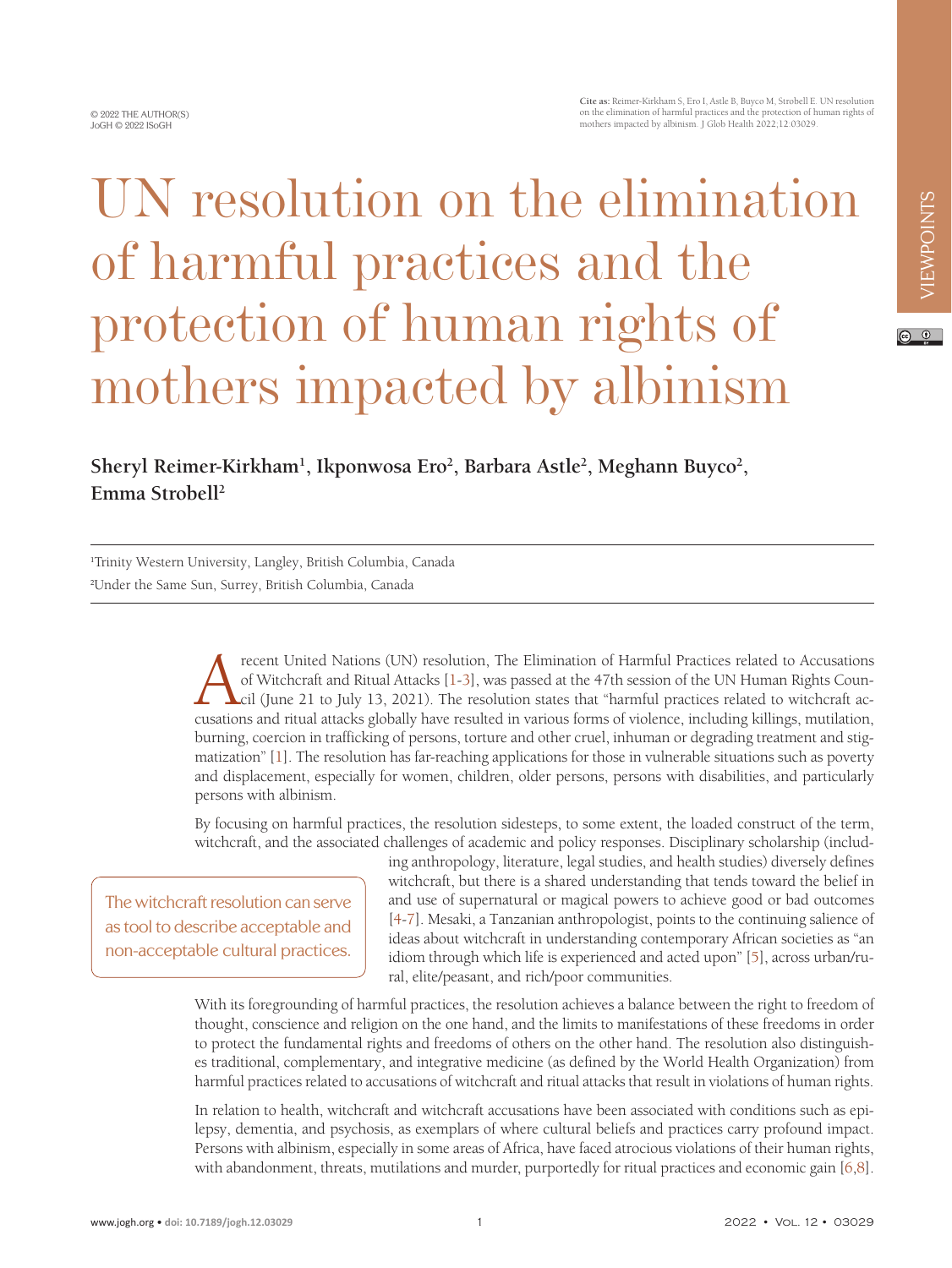The relevance to mothers impacted by albinism – whether as women with albinism themselves, or as mothers of children with albinism – is that they carry a disproportionate burden on account of human rights violations. In our research with women in Tanzania and South Africa [\[9](#page-2-7)[,10](#page-3-0)], accounts are widespread of dehumanizing discrimination, blame for the birth of a baby with albinism with subsequent abandonment by family and community, and their own constant surveillance to ensure the safety of their children with albinism. Although not



**Photo: Persons with albinism, including their families, face stigma, discrimination and violence due to harmful practices related to witchcraft accusations in parts of Africa. Photo credit: Patricia Willocq, [https://www.patriciawillocq.com/white-ebony,](https://www.patriciawillocq.com/white-ebony) with permission.**

the sole causative influence for human rights violations, harmful practices related to accusations of witchcraft and ritual attacks infuse the day-to-day realities of mothers impacted by albinism. Mothers reported being attacked or had witnessed both actual and/or threats of attacks on their children. For example, a mother described an attempted kidnapping of her 18-month-old child with albinism, plotted by the child's own father and uncle [[11\]](#page-3-1). Fortunately, a neighbour recognized the crying baby and drew attention to the man who had already cut off one of the child's fingers. This left the mother fearing for the safety of her child, such that she was unable to go to work. She then made a difficult decision to send her child to a boarding school to ensure the child's safety. Another mother who has albinism spoke about people's responses of her delivering her child, reflecting how witchcraft accusations are associated with the birth of a baby with albinism: "Somebody put a witchcraft [curse] on me and that's why my child is like this." With such an attribution,

she experienced name calling and discrimination from her community. The use of persons with albinism's body parts for witchcraft practices, as well as the stigma and social exclusion suffered by mothers, contribute to harmful practices [[12\]](#page-3-2).This resolution, thus, carries immediate potential for the protection of their safety and security, by the line drawn between cultural practices (acceptable norms and practices), and those that are harmful and ought to be de-constructed as unacceptable due to elements that constitute harmful practices leading to human rights violations.

For the mothers in our study, the resolution provides alternative and empowering terminology for describing their experiences of albinism-related stigma. Given that the resolution is broadly affirming of cultural beliefs and practices, the mothers may, on this basis, describe their experiences in context of acceptable and nonacceptable cultural practices, and therefore become protagonists of favourable cultural dialogue and change. The mothers could use the resolution as a prevention measure or as an accountability measure. In the former instance, the resolution could serve as an authoritative instrument for the mothers to engage with their traditional and spiritual leaders – from local village chiefs to faith leaders – who tend to have significant influence in the community to identify normalized behaviours, that are in reality harmful practices, and how to counter them in their various constituencies. These normalized practices include name-calling and the propagation of misbeliefs about albinism including the belief that their body part can generate wealth when used in so-called witchcraft rituals. In the latter instance, the mothers could use the resolution as a basis to hold perpetrators accountable for those practices that are often not seen immediately as a crime with viable recourse. These harmful practices include abandonment of the child with albinism after birth and the forced cutting and sale of the hair of the child or woman with albinism by their parent or spouse. It is important that these cases be immediately brought to the attention of authorities – cultural or civic – as wrongdoing in the form of harmful practices, and as criminal offences where applicable. Undoubtedly, the above proposed use of the resolution will require targeted capacity development for the mothers including the vernacularization [\[13](#page-3-3)] of the text of the resolution, with translation into their local language as well as scenario training to illustrate and support its concrete application in their lives.

Future research should consider the incorporation of terminology in the resolution when gathering data on albinism particularly where negative myths and stigma on the condition are well documented. For legislators and policymakers, the resolution provides a crucial example of how to respond to violations related to witchcraft and ritual attacks without a consensus on the meaning of these terms.

People who, individually or with others, act to promote or protect human rights as activists and human rights defenders [[14](#page-3-4)] would do well to raise awareness about this resolution and how it may facilitate cultural or normative change for the ultimate protection of people with albinism and their family members. Influential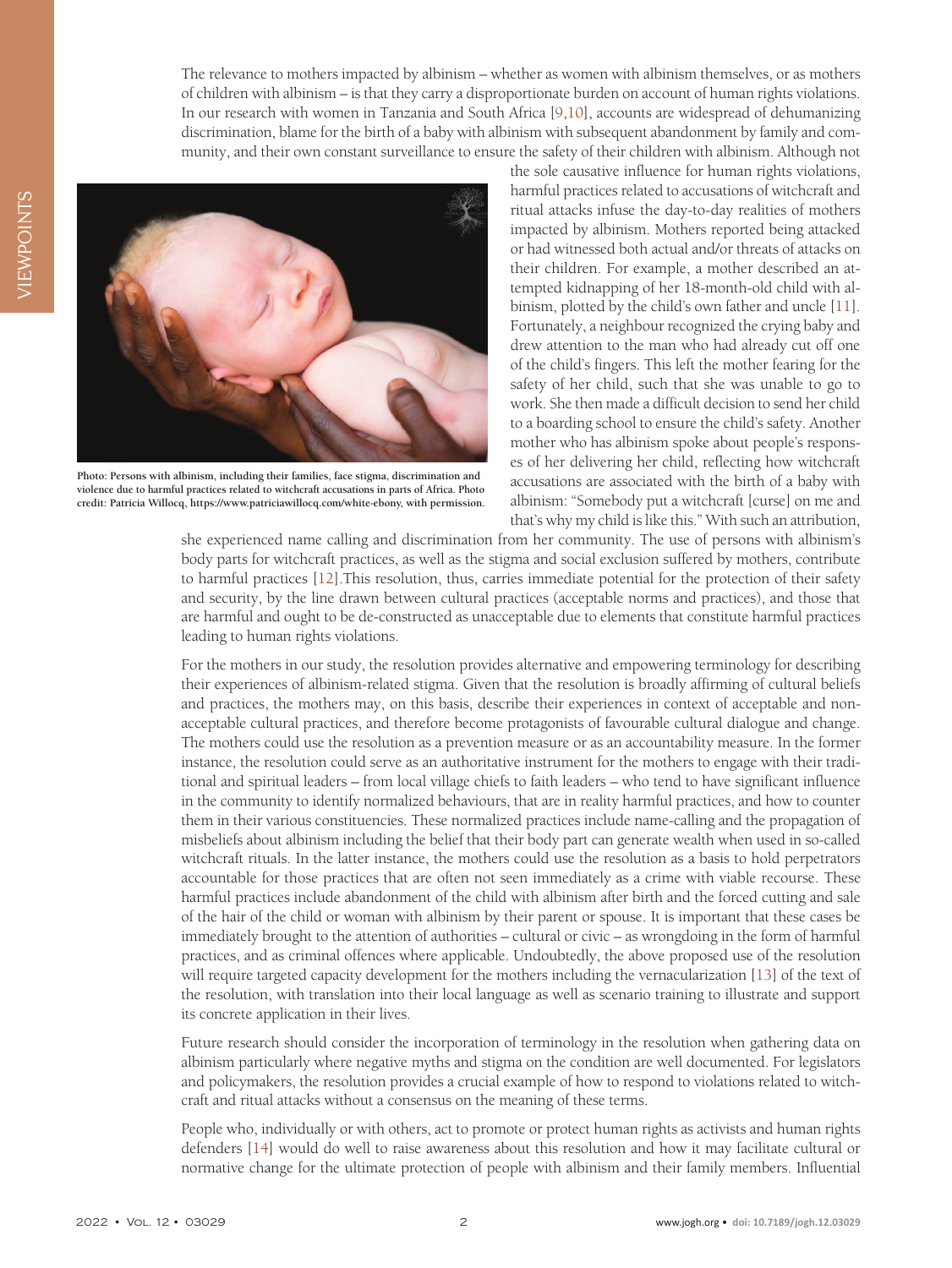VIEWPOINTS VIEWPOINTS

Mothers impacted by albinism are disproportionately impacted due to accusations relating to harmfulrelated witchcraft practices.

community leaders, such as faith leaders, should be educated about this resolution, and how their position can bring awareness to how harmful practices contravene the sacred teachings of their traditions. For example, our team recently facilitated a summit in Tanzania to bring together interreligious faith leaders who drafted a national statement on protecting the human rights and welfare of persons with albinism, with calls to action to government, faith leaders, community members, and persons with albinism [\[15](#page-3-5)]. Given the range in capacity and resource among human rights defenders, the better resourced defender-or-

ganizations should invest in extensive training workshops and capacity development at the grassroots level to engage relatively less-resourced community organizations such as the mothers' support groups, on the content and significance of the resolution. In this training, emphasis should be placed on how to reframe and report normalized harm such as name-calling and blaming of spouses for having a child with albinism, using the nomenclature of harmful practices. This sensitization on the conceptual shift from normalized to harmful practice will, no doubt, take time. However, this shift will, in the end, contribute to deterrence and promote, in particular for mothers impacted by albinism, a deeper understanding of their human rights and their corresponding entitlements.

**Ethics approval:** Trinity Western University, McMaster University, University of Ottawa, University of Toronto, University of Pretoria (South Africa), National Institute of Medical Research (Tanzania)

**Acknowledgements:** We are grateful to the participants, partners, and colleagues who have contributed to the Mothering and Albinism Study.

**Funding:** Mothering & Albinism Study funding from Social Sciences and Humanities Research Council Canada #435- 2019-1120 with payment to Research Staff (Strobell, Buyco). United Nations Secretariat support to the UN Independent Expert on the enjoyment of human rights by persons with albinism (Ikponwosa Ero). Support to some of the work of the UN Independent Expert on the enjoyment of human rights by persons with albinism (Ikponwosa Ero) by: Under the Same Sun Canada; Lancaster University with provision of study materials, research and writing support; Open Society Foundation UK; Ford Foundation; and the Witchcraft and Human Rights Information Network.

**Authorship contributions:** SRK drafted the first 2/3rds of the paper, and IE drafted the second 1/3rd of the paper. BA, ES, and MB reviewed and edited the draft. ES and MB conducted the background research for the paper. SRK, IE and BA are co-leaders of the program of research on albinism and human rights that the paper references. IE contributed to the substance of the resolution during drafting and consultation process. ES and MB conducted the background research (eg, literature search, formatting), and have been involved in the program of research as Project Coordinator and Research Assistant, respectively.

**Competing interests:** The authors completed the ICMJE Unified Competing Interest form (available upon request from the corresponding author), and declare no conflicts of interest.

- <span id="page-2-0"></span>1 United Nations Human Rights Council. Elimination of harmful practices related to accusations of witchcraft and ritual attacks. Available: [https://undocs.org/A/HRC/RES/47/8.](https://undocs.org/A/HRC/RES/47/8) Accessed: 22 December 2021.
- 2 United Nations Independent Expert on Albinism and the Witchcraft and Human Rights Information Network. Concept note and preliminary data on the elimination of harmful practices: Accusations of witchcraft and ritual attacks. Available: [https://](https://www.ohchr.org/EN/Issues/Albinism/Pages/Reports.aspx) [www.ohchr.org/EN/Issues/Albinism/Pages/Reports.aspx.](https://www.ohchr.org/EN/Issues/Albinism/Pages/Reports.aspx) Accessed: 3 January 2022.
- <span id="page-2-1"></span>3 Lancaster University. Lancaster University secures historic United Nations Resolution to stamp out witchcraft atrocities. Available: [https://www.lancaster.ac.uk/news/lancaster-university-secures-historic-united-nations-resolution-to-stamp-out-witchcraft](https://www.lancaster.ac.uk/news/lancaster-university-secures-historic-united-nations-resolution-to-)[atrocities-1.](https://www.lancaster.ac.uk/news/lancaster-university-secures-historic-united-nations-resolution-to-) Accessed: 22 December 2021.
- <span id="page-2-2"></span>4 Forsyth M, Gibbs P. Causal stories and the role of worldviews in analysing responses to sorcery accusations and related violence. Found Sci. 2021;2021:1-12. [doi:10.1007/s10699-020-09727-4](https://doi.org/10.1007/s10699-020-09727-4)
- <span id="page-2-4"></span>5 Mesaki S. Witchcraft and the law in Tanzania. Int J Sociol Anthropol. 2009;1:132-8.
- <span id="page-2-5"></span>6 Taylor J, Bradbury-Jones C, Lund P. Witchcraft-related abuse and murder of children with albinism in Sub-Saharan Africa: A conceptual review. Child Abuse Rev. 2019;28:13-26. [doi:10.1002/car.2549](https://doi.org/10.1002/car.2549)
- <span id="page-2-3"></span>7 United Nations Human Rights Council. Report of the Independent Expert on the enjoyment of human rights by persons with albinism on the expert workshop on witchcraft and human rights (A/HRC/37/57/Add.2). Available: [https://www.un.org/en/](https://www.un.org/en/ga/search/view_doc.asp?symbol=A/HRC/37/57/Add.2) [ga/search/view\\_doc.asp?symbol=A/HRC/37/57/Add.2.](https://www.un.org/en/ga/search/view_doc.asp?symbol=A/HRC/37/57/Add.2) Accessed: 3 January 2022.
- <span id="page-2-7"></span><span id="page-2-6"></span>8 Cruz-Inigo AE, Ladizinski B, Sethi A. Albinism in Africa: Stigma, slaughter and awareness campaigns. Dermatol Clin. 2011;29:79-87. [Medline:21095532](https://www.ncbi.nlm.nih.gov/entrez/query.fcgi?cmd=Retrieve&db=PubMed&list_uids=21095532&dopt=Abstract) [doi:10.1016/j.det.2010.08.015](https://doi.org/10.1016/j.det.2010.08.015)
- wallable: https://undocs.org/A/HRC/RES47/8. Accessed: 22 December 2021.<br>
22 Unitary Report on Albums and Plumar and the Witchconft and Human Rights Information Network. Concept note<br>
22 Unitary Additions Report on Albums a 9 Ero I, Reimer-Kirkham S, Astle B, Strobell E, Buyco M. Women human rights defenders: A case of activism of mothers of children with albinism in Tanzania. In: Rioux M, Addlakha R, editors. Handbook of critical disability studies in a globalizing world. [Place unknown]: Springer; In press.